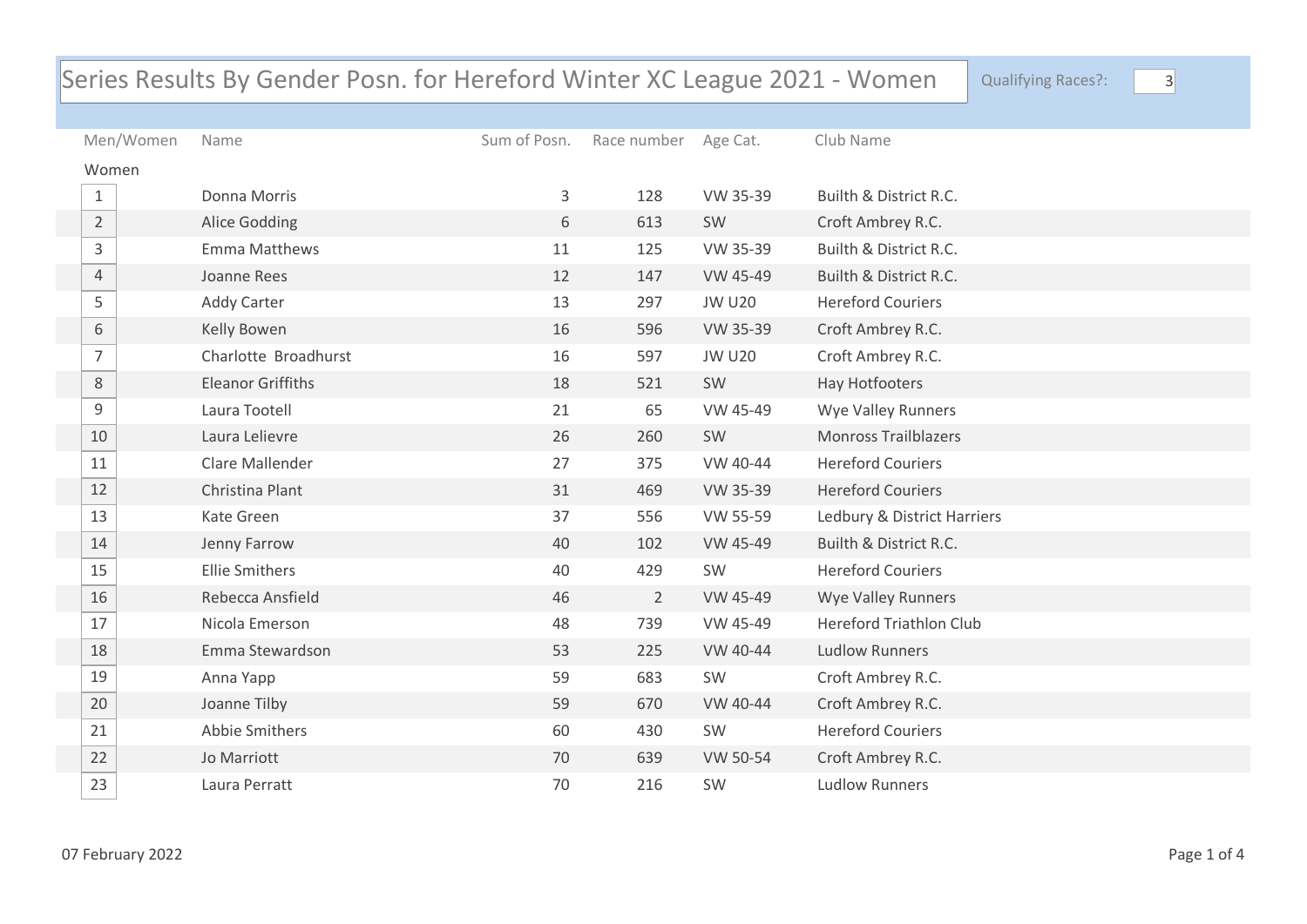| Men/Women | Name                   | Sum of Posn. | Race number | Age Cat. | Club Name                      |
|-----------|------------------------|--------------|-------------|----------|--------------------------------|
| 24        | Jenny Papworth         | 72           | 740         | VW 50-54 | <b>Hereford Triathlon Club</b> |
| 25        | Lorna Shaw             | 73           | 60          | VW 60-64 | <b>Wye Valley Runners</b>      |
| 26        | Kimberley Pickett      | 76           | 397         | VW 35-39 | <b>Hereford Couriers</b>       |
| 27        | <b>Gunvor Troelsen</b> | 80           | 161         | VW 55-59 | Builth & District R.C.         |
| 28        | Steph Main             | 82           | 637         | VW 45-49 | Croft Ambrey R.C.              |
| 29        | Vanessa Ward           | 85           | 267         | SW       | <b>Monross Trailblazers</b>    |
| 30        | Tanya Bassi            | 85           | 759         | VW 40-44 | <b>Hereford Triathlon Club</b> |
| 31        | <b>Sharon Collins</b>  | 88           | 482         | VW 55-59 | Hay Hotfooters                 |
| 32        | Victoria Woodhall      | 92           | 458         | VW 45-49 | <b>Hereford Couriers</b>       |
| 33        | Kate Platt             | 94           | 526         | VW 45-49 | Hay Hotfooters                 |
| 34        | Liza Austin            | 97           | 589         | VW 55-59 | Croft Ambrey R.C.              |
| 35        | Olivia Moses           | 98           | 644         | SW       | Croft Ambrey R.C.              |
| 36        | Nicola Tyler           | 98           | 439         | VW 50-54 | <b>Hereford Couriers</b>       |
| 37        | Samantha Harper        | 99           | 623         | VW 45-49 | Croft Ambrey R.C.              |
| 38        | Sue Powell             | 100          | 655         | VW 55-59 | Croft Ambrey R.C.              |
| 39        | Emma Clarke            | 102          | 239         | SW       | <b>Ludlow Runners</b>          |
| 40        | <b>Bronwen Preece</b>  | 108          | 656         | SW       | Croft Ambrey R.C.              |
| 41        | Sue Bissell            | 120          | 734         | VW 60-64 | <b>Hereford Triathlon Club</b> |
| 42        | Ange Price             | 121          | 507         | VW 50-54 | Hay Hotfooters                 |
| 43        | Lucia Demkova          | 124          | 246         | VW 40-44 | <b>Monross Trailblazers</b>    |
| 44        | Sahrah Wilding         | 127          | 576         | VW 50-54 | Presteigne Pacers              |
| 45        | <b>Bryony Dean</b>     | 130          | 320         | VW 45-49 | <b>Hereford Couriers</b>       |
| 46        | <b>Hollie Francis</b>  | 136          | 330         | SW       | <b>Hereford Couriers</b>       |
| 47        | Phoebe Nash            | 137          | 212         | VW 35-39 | <b>Ludlow Runners</b>          |
| 48        | Liz Davies-Ward        | 140          | 738         | VW 55-59 | <b>Hereford Triathlon Club</b> |
| 49        | Tina Cartwright        | 141          | 187         | VW 60-64 | <b>Ludlow Runners</b>          |
| 50        | <b>Louise Reeves</b>   | 153          | 661         | VW 40-44 | Croft Ambrey R.C.              |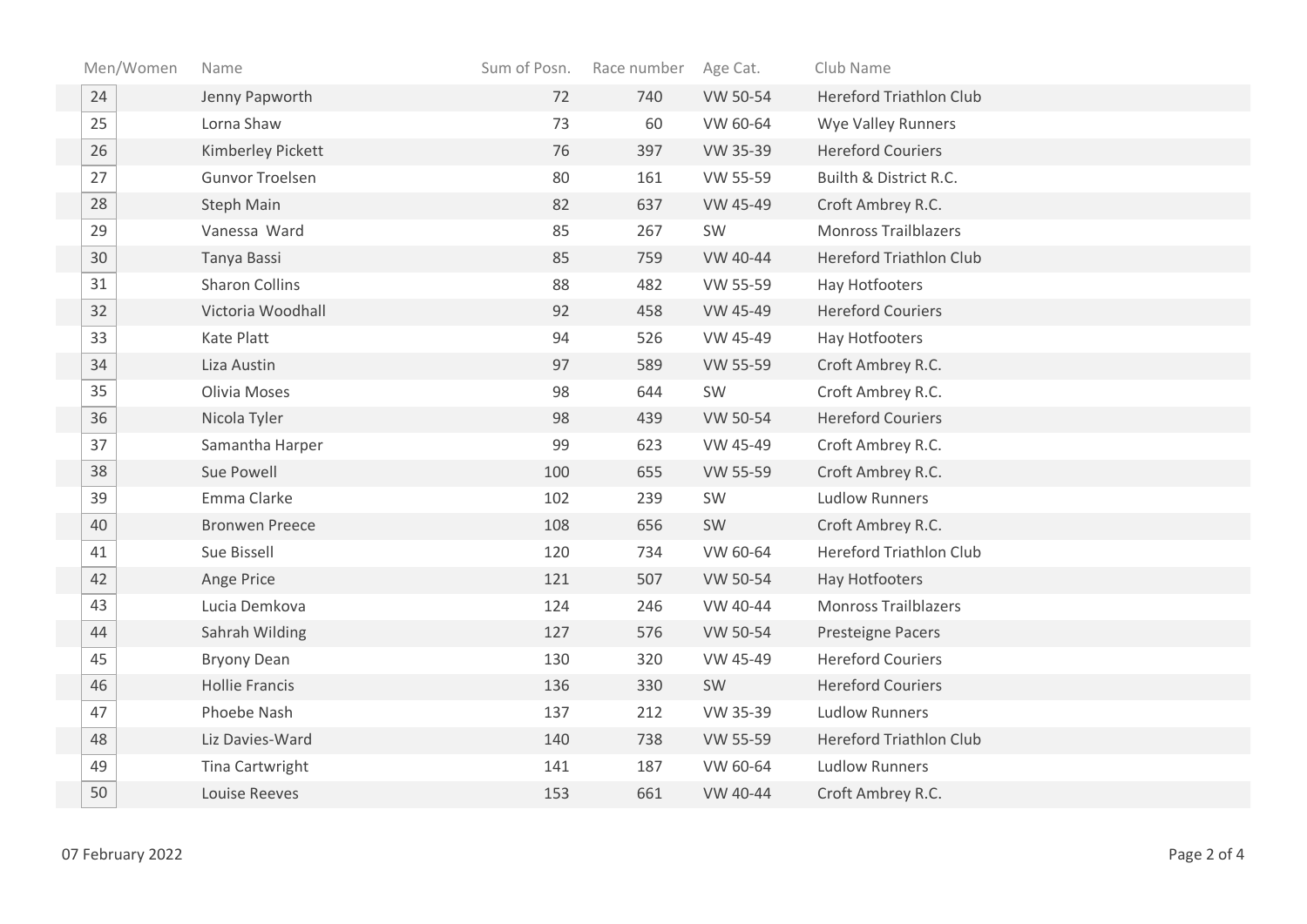| Men/Women | Name                  | Sum of Posn. | Race number | Age Cat. | Club Name                   |
|-----------|-----------------------|--------------|-------------|----------|-----------------------------|
| 51        | <b>Emily Davies</b>   | 154          | 14          | VW 40-44 | <b>Wye Valley Runners</b>   |
| 52        | <b>Stephanie King</b> | 157          | 631         | VW 55-59 | Croft Ambrey R.C.           |
| 53        | Rachel Bannister      | 158          | 554         | VW 45-49 | Ledbury & District Harriers |
| 54        | Sian Champken         | 159          | 8           | VW 50-54 | Wye Valley Runners          |
| 55        | Sally Yapp            | 160          | 684         | VW 40-44 | Croft Ambrey R.C.           |
| 56        | <b>Emily Gould</b>    | 161          | 197         | SW       | <b>Ludlow Runners</b>       |
| 57        | Alison Benwell        | 163          | 180         | VW 55-59 | <b>Ludlow Runners</b>       |
| 58        | Shannon Price         | 168          | 140         | SW       | Builth & District R.C.      |
| 59        | Sue Wood              | 169          | 680         | VW 65-69 | Croft Ambrey R.C.           |
| 60        | Lisa Gray             | 171          | 616         | VW 50-54 | Croft Ambrey R.C.           |
| 61        | Helene Loh            | 172          | 634         | SW       | Croft Ambrey R.C.           |
| 62        | Rachelle Prothero     | 181          | 406         | SW       | <b>Hereford Couriers</b>    |
| 63        | <b>Gemma Davies</b>   | 183          | 604         | VW 40-44 | Croft Ambrey R.C.           |
| 64        | Karen Thompson        | 183          | 227         | VW 55-59 | <b>Ludlow Runners</b>       |
| 65        | Tina Lavelle          | 188          | 502         | VW 60-64 | Hay Hotfooters              |
| 66        | Wendy Booker          | 189          | 181         | VW 55-59 | <b>Ludlow Runners</b>       |
| 67        | Sarah Coggins         | 190          | 547         | VW 60-64 | Ledbury & District Harriers |
| 68        | Hayley Colebatch      | 193          | 599         | VW 35-39 | Croft Ambrey R.C.           |
| 69        | Joanne Stanley        | 194          | 223         | VW 60-64 | <b>Ludlow Runners</b>       |
| 70        | Sue Richards          | 202          | 511         | VW 65-69 | Hay Hotfooters              |
| 71        | Theresa Jones         | 205          | 628         | VW 50-54 | Croft Ambrey R.C.           |
| 72        | Hayley Lovatt         | 205          | 374         | VW 40-44 | <b>Hereford Couriers</b>    |
| 73        | Sybil Marsh           | 206          | 208         | VW 70-74 | <b>Ludlow Runners</b>       |
| 74        | Jayne Cresswell       | 207          | 549         | VW 45-49 | Ledbury & District Harriers |
| 75        | <b>Helen Baillie</b>  | 217          | 179         | VW 50-54 | <b>Ludlow Runners</b>       |
| 76        | Michele Parker        | 217          | 214         | VW 50-54 | <b>Ludlow Runners</b>       |
| 77        | Liz Fishpool          | 230          | 329         | SW       | <b>Hereford Couriers</b>    |